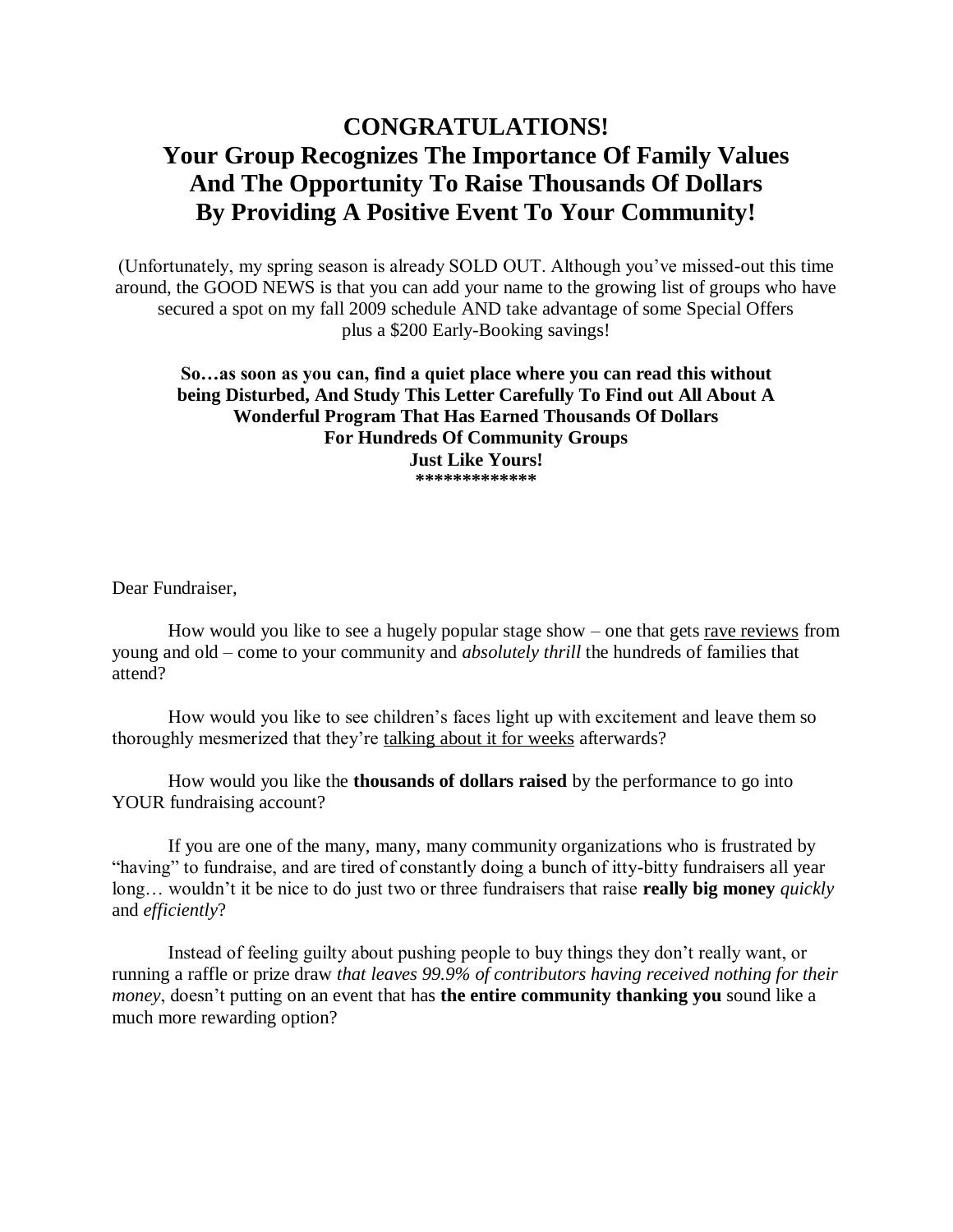Wouldn't it be great to pave the way for an eagerly-awaited **annual event** …a seasonal fundraiser that you can bank on to earn a sizeable chunk of your yearly operating funds?

Harness the goodwill created by bringing a positive family event to the community and raise awareness of you group, resulting in increased membership and participation in all of you follow-up events and other fundraisers?

Take the success methods you'll learn from hosting such an event and apply them to all your other fundraisers, instantly making more money with each and every other fundraiser you undertake?

I am completely, without a doubt, 100% positive that all of these benefits and more are available to any group that works with this program.

In fact, these powerful techniques have consistently proven so successful that I'm able to GUARANTEE this project will make you money, as well as offer some incredible discounts and bonuses to those groups who want to be sure they don't miss out on the opportunity to cash-in on the upcoming fall tour.

In this letter, I'm going to tell you exactly how the fundraising system was developed and how it will earn you the respect of your community AND several thousand dollars for your group.

### **First though, let me tell you a little about myself and why you MUST pay attention to me.**

Like most magicians, I "caught the bug" around the age of fifteen. My mother bought my first magic book which I studied every day perfecting every trick and gestures the illustrations depicted.

In school, I would be asked by my friends to do a magic trick and suddenly… I would be surrounded by a huge group of on-lookers watching me perform. That was a magical feeling I would never forget, and I was hooked.

My desire to put on shows prompted me to study everything I could get my hands on, and soon I was doing birthday parties.

My family supported me and knew this was my passion. They gave me the confidence to attempting to make a living as a professional magician come true. And, I can tell you… it hasn't been easy!

Even a *David Copperfield* or a *Cris Angel* has to start somewhere, and for years, I like countless others, struggled to survive by performing anywhere and everywhere. Fairs, festivals, birthday parties, convention banquets, shopping malls, grand openings, restaurants… and list goes on and on. I was determined to make a career of performing.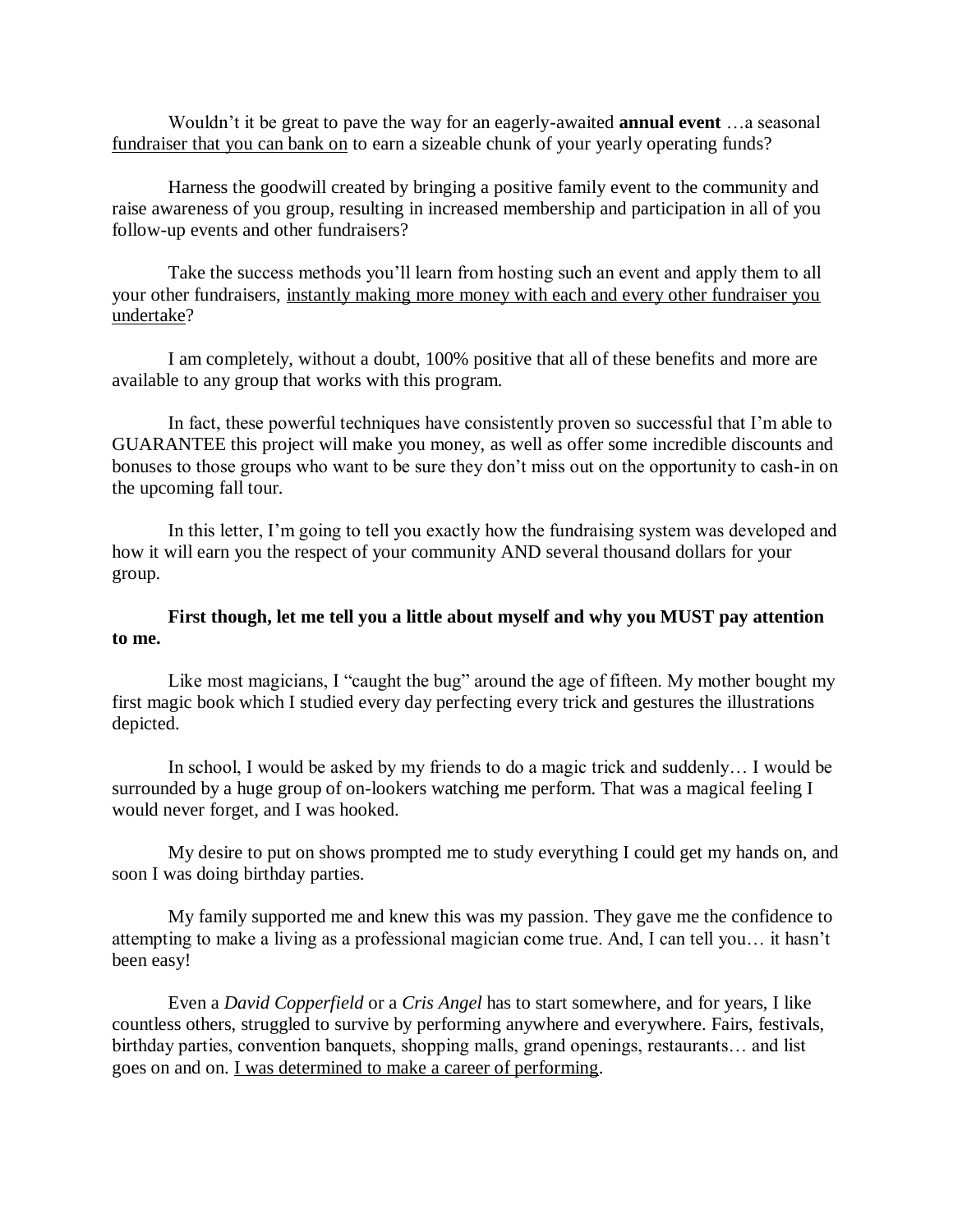# **My Discovery Of The Unmatched Power Of Magic Shows As Fundraising Events Has Helped Hundreds Of Organizations Do Wonderful Things In Their Communities**

Over the years, I had been struggling to survive. Working odd jobs just to make a living for my family, I still had the lingering passion to perform my magic. I would continue to do little shows here and there, but I wanted my magic to be meaningful and beneficial to others.

Then, I heard of a magician in Canada By the name of John Kaplin who had put a fundraising program together, and I had to find out about this amazing concept. Fundraising; helping people; a greater purpose for my magic **this was what I was looking for!**

I had to learn all I could about using a magic show as a fundraiser, so I got in touch with John to find out more about this program. My dedication to studying and learning this program gave me the inspiration I was craving.

This was the beginning of a career-long pursuit of success for community organizations just like yours.

I finally found a performance niche that, for me, was much more rewarding.

**I thoroughly enjoy working for family audiences.** And I'm totally thrilled that my performances are leaving so much more than happy memories of a wonderful experience shared by children and their parents.

Through the shows I've presented over the years, **kids have been sent to camp**… *schools have installed new playground equipment…* **books and computers have gone into libraries**… *geography classes have gone on field trips*…**figure skating clubs have hired instructors**… *cadet squadrons have built clubhouses*… **scouts have attended jamborees**… *service clubs have donated to local charities and helped in the fight against disease*… **daycare centers have improved facilities**… it's an absolutely endless list. And it makes for a most satisfying, fulfilling, and meaningful career.

# **The Revelations That Turned My Magic Shows Into Fantastic Money-Makers With Guaranteed Results**

So… what secrets did I learn from this amazing program that changed my life? I learned from the mistakes and the successes of others.

The **number one lesson** I learned was that, when a sponsor has hired my show with the expectation that they are going to raise some serious money, the last thing they – or – I want is to find themselves sitting at the auditorium door on the day of the show, biting their fingernails, wondering if anyone is going to show up!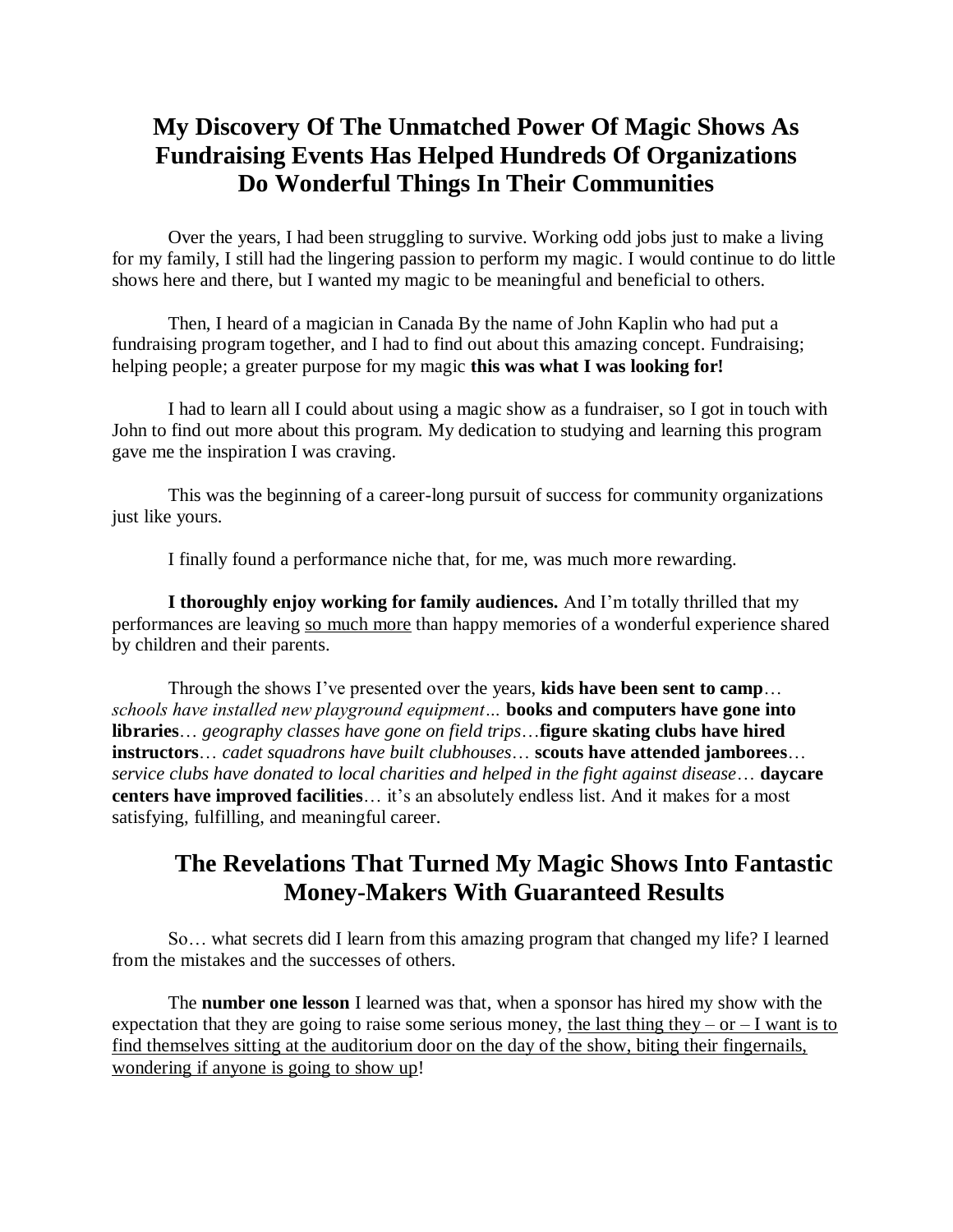It's an important lesson – one that hasn't been ignored, as you'll soon see. But there were other "Revelations" along the way, during my formative years as a fundraiser….

### **Revelation #1: I'm in show-business. My sponsors are not.**

I realized that it was up to *me* to provide sponsors with the "tools of the trade" so they could confidently, competently put on my show. Thus, the PROJECT KIT… a box jampacked full of publicity pieces, posters, promotional materials – **everything** you can possibly imagine that's used to "sell the show".

### **Revelation #2: Tools Are One Thing. Working With Them Is Another.**

Having a boxful of materials is great  $-$  IF you know how to use them. Fortunately for my sponsors, I knew that a "blueprint" was a must and made certain to  $\frac{fully}{\text{explain to}}$ proper, effective use of each and every tool provided in the kit.

### **Revelation #3: Every Sponsor Is Unique.**

Because I found myself working with a wide variety of groups, from men's service clubs to Girls Scouts, I realized that the "system" I provided had to be **user-friendly** so that ANY group – regardless of size type – could use it with equal success.

### **Revelation #4: This Ain't Las Vegas.**

No matter how elaborate a production, or how expensive the equipment… there's a limit to how much a community can afford. Although my show's illusions, lighting, and scenery are worth thousands of dollars, I've been able (through some rather creative ways) to keep the costs low enough that sponsors can earn a handsome profit from the event.

My focus on helping sponsors earn more money over the years has led to some remarkable techniques. Amazingly, I've watched sponsor earnings climb steadily over the years to the point where sponsors are now raising on average up to \$3,000… and many sponsors are earning **\$4,000… \$5,000… \$6,000… even as much as \$7,000 or more!**

### **5 SETPS TO PUTTING ON A HUGELY SUCCESSFUL FUNDRAISING EVENT**

### **Step #1. Have the right event. Focus on the right market.**

At this time the demand for "Family Entertainment" is at an all-time high. The reason for that is… **demographics**. The baby-boomer generation accounts for the largest population bulge by far, and right now the boomers are raising children of their own. Result: **An enormous family market!** (For evidence of this, just take a look at how many new family channels are being offered on television, and the resurgence of Disney animation with new features and video re-releases). If you want an event fundraiser that's *virtually guaranteed to succeed*, stay away from special-interest or "niche markets" and go with something that has a built-in, ready-made, **large** audience.

Magic has long been recognized as the *ideal family entertainment*. It crosses over generational boundaries and indeed brings out the child in all of us… something parents can enjoy right along with their children.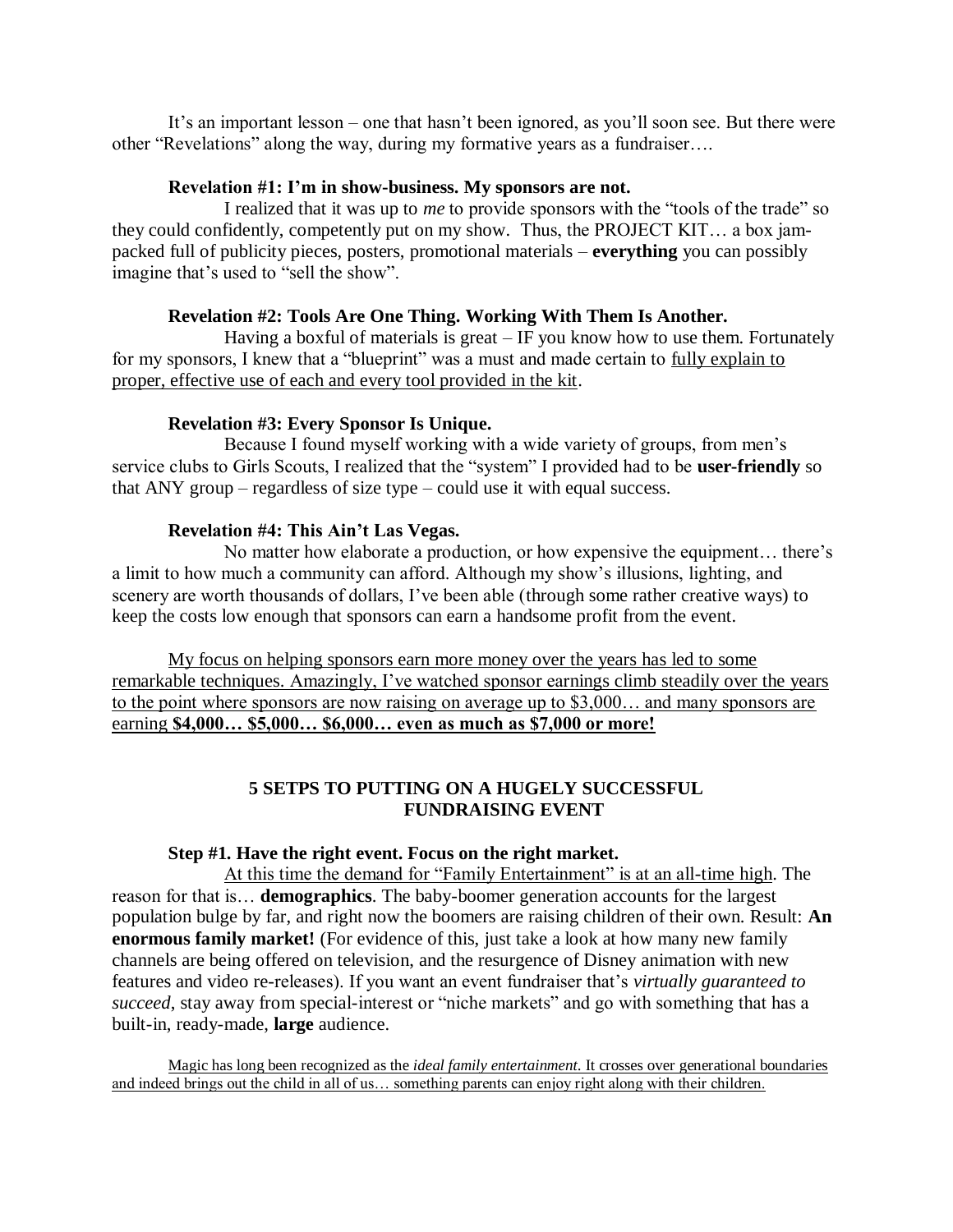#### **Step #2. Set a goal and follow your plan.**

Not doing this is the main reason why many fundraising efforts fail. Without a clear goal and plan of action to get you there, everything is left up to chance. And with so many worthwhile organizations all competing for dollars to sustain their activities, you simply cannot afford to make this mistake. Goals should be set for your entire yearly fundraising agenda as well as for individual fundraising efforts. The best plan "dovetails' one fundraiser into another, allowing you to achieve maximum results with minimum effort.

### **Step #3. Publicize your event.**

You need to create publicity that *builds awareness* and draws huge crowds to your event. One way to do this is through the use of top-notch, professionally produced posters, flyers, and media advertising materials. Another is by staging publicity stunts, involving local "celebrities", holding contests, giving away free tickets, and so on. A little later I'll be discussing some real-life examples that sponsors of my shows have used to tremendous effect.

### **Step #4. Multiply your manpower and increase participation.**

Nobody – especially those faced with the challenge of raising funds for their school, club, or organization – wants to go it alone. Unfortunately, these days it is becoming increasingly difficult to find people who are willing or able to commit time to the various projects required of them. That's why it's essential to make it **easy**, make it **fun**, and make it **rewarding** for people to join-in. and the number one thing you must always do for everyone that assists with you project is to give recognition and thanks for their efforts.

### **Step #5. Maximize your earning potential.**

Since most "event fundraisers" are one-day affairs, you must be able to wring the most dollars out of the effort. The best way to do this is through *Piggyback Fundraisers*… a technique you can use immediately to double, triple, even quadruple your earnings from all of your events! You'll be introduced to several amazing Piggyback Fundraisers that have proven over and over again t be wildly successful for sponsors of my magic shows and other events.

In order to further explain some of these techniques and strategies, let me introduce you to the Project Kit… the proven, guaranteed fundraising system that was developed to help sponsors *turn family fun into thousands of dollars* with my magic shows.

# **THE AMAZING PROJECT KIT THAT GUARANTEES TO GIVE YOU A HUGELY SUCCESSFUL FAMILY EVENT**

Sponsor working with my program are constantly raving about the materials provided… they often can't believe the enormous amount of information, tools, and strategies that are stuffed into this valuable kit! Here's a sampling of what's included: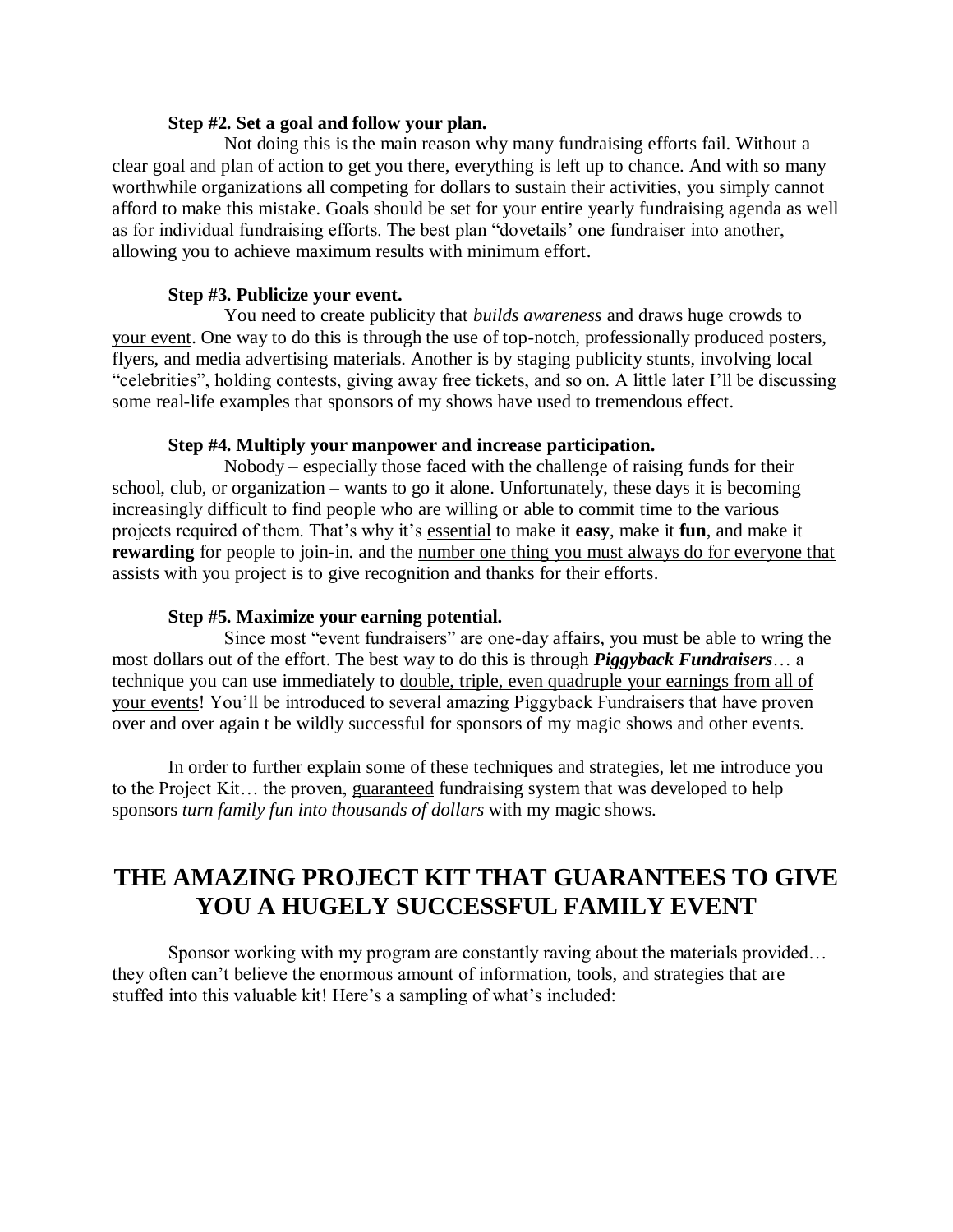## **33 Publicity-Generating Advertising Tools**

Posters, press releases, photos, reviews, announcements, flyers, stickers, teaser ads, etc., etc., etc.!!! Everything and more than you could imagine making sure your event is high-profile and stands out from the crowd.

Coloring contests, puzzle pages, optical illusions, "Magic-U-Can-Do" features… a wealth of interactive advertising pieces that take your message directly to your target market.

Thousands of dollars has been invested in creating the very best, professionally-produced materials designed to **arouse curiosity, stimulate interest and create desire in the show.** (Modeling these materials will allow you to run a highly successful promotional campaign for **all of your other** event fundraisers!).

## **46 Dynamite Promotional Strategies**

If you want to make an impact, properly promoting your event requires more than simply putting up posters and running a few newspaper ads. A complete section of the Project Guide Manual gives you some terrific ways to promote the show. Included are **Ten Special Advertising Approaches… 15 Ways To Promote At Other Events… Simplicity 3-Step Promotion… Expand Your Family Market…** it's a long list of road-tested strategies – too long to provide a detailed account here, but as an example, let me describe the…

**Celebrity Guest Promotion.** One of my featured illusions for years has been sawing an audience member in half. It's performed very tongue-in-cheek and loaded with laughs. This, along with my "Guillotine" illusion, can be a very effective publicity tool if you have already pre-selected the victim…er, *volunteer* for the illusion.

I've worked with countless "celebrities"… town mayors, MLA's RCMP officers, school principals, radio/TV personalities, etc. **If you pick the right person and your advertising says "be sure to come see (so-and-so) get SAWN-IN-HALF at the show"… it really sells tickets.**

## **14 Best Ways To Sell Tickets**

Once you discover some of these **insider secrets** you'll never again fear having to sell tickets! *Free Ticket Sales, Advance Ticket Contest, Group Ticket Sales, Special Event Sales*… PLUS, the **Ticket Seller's Sales Guide** that will eliminate any confusion, remove the guesswork and gives your group members all the confidence they'll need to effectively sell your event tickets. (Won't this be valuable information for your next event of raffle?!)

## **22 Profit-Building Piggyback Fundraisers**

This is what allows sponsors to cover all of their base costs – even make a profit – **before selling so much as a single ticket to the show!** Using even just *one or two* of these proven money-makers, you'll be able to earn thousands of dollars *regardless* of how many seats your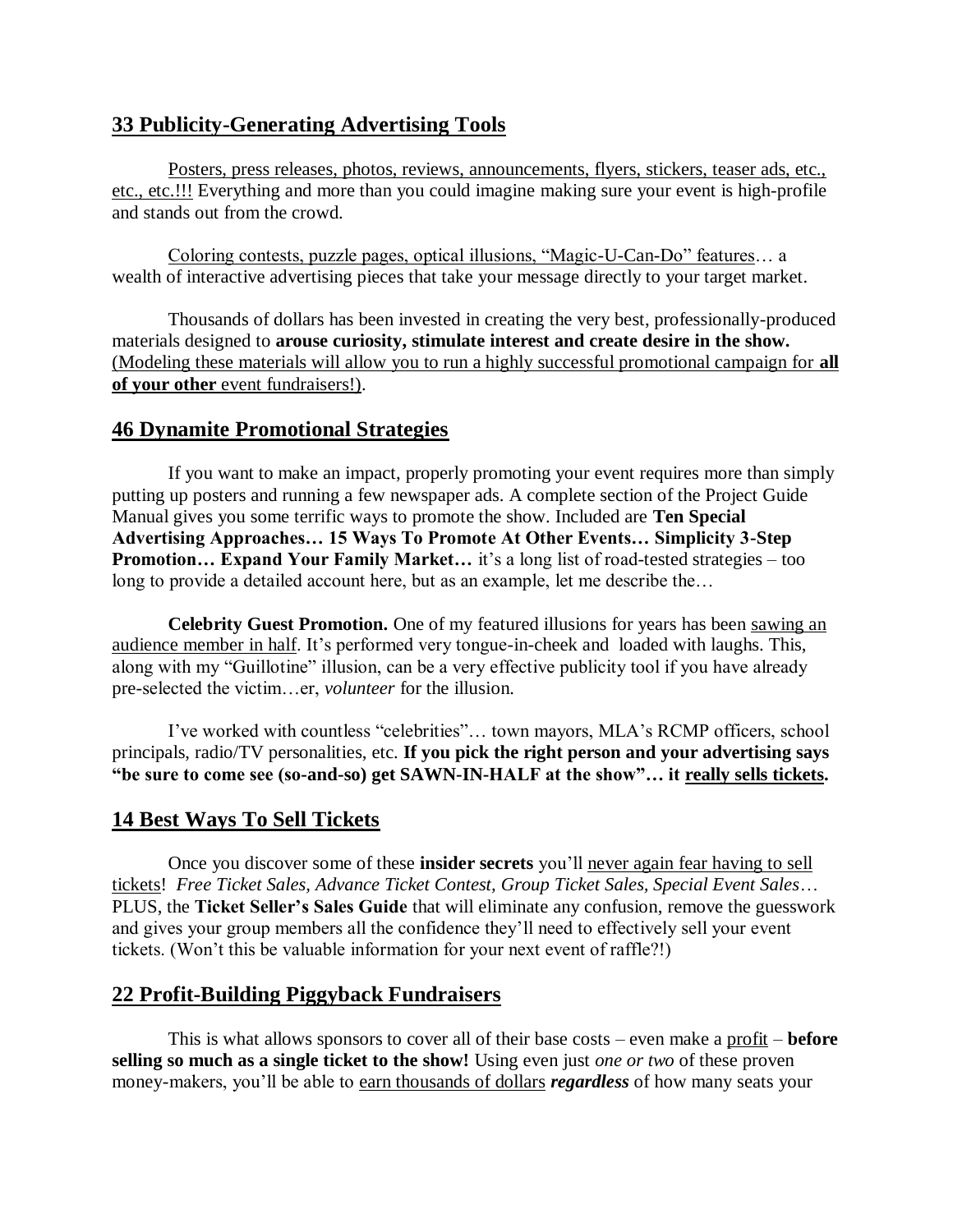facility holds or how many tickets you sell. (For many sponsors, this has proven to be a real eyeopener!!!).

Let's look at some examples...

**1. Souvenir Program.** Producing a souvenir show program is a fantastic way to earn a ton of extra dollars from your event. (The Project Kit gives you camera-ready pages and sample programs that makes it dirt-simple to produce one of these).

Some of my sponsors sell these programs for a dollar or two, but the **real money lies within their pages**. This is **valuable space** for any business that offers products or services to the family market, and because hundreds of people will be attending this high-profile event, *you can easily raise thousands of dollars* though advertisements paid for by your local business community.

It's a virtual **goldmine**, and truly a win-win situation. Businesses get a highly effective opportunity to get a message directly to their target market… and because it is a *souvenir*  program – something that will be kept by audience members- their ad will work for them a lot longer than the average newspaper ad or flyer.

In addition to the camera-ready pages, the Project Guide Manual includes a complete section on how to *quickly and easily rake in a pile of money from the souvenir program*…**what businesses to approach, who to talk to, what to say, how much to charge** – and, there's an extremely valuable piece of information revealed to help you get results from nearly every business you contact.

**2. Celebrity Pledge Contest.** You're going to love this one! Many groups run a "Kiss-A-Pig" contest that raise a couple of thousand dollars each time they do it!

The idea is that pledges are collected to "select" a prominent citizen, the winner of which has to then **kiss a live pig full on the lips!** I've adapted this idea to our Celebrity Saw-in-Half promotion as another Piggyback Fundraiser. Pledge to select the person you would most like to see sawn-in-half at the magic show! (I've since had sponsors that have raised as much as \$4,000 with this piggyback fundraiser alone!).

Those are just a couple of examples of the Piggyback Fundraisers provided in the Project Kit. They include everything from huge money-makers (like the Souvenir Program, V.I.P. Ticket, Newspaper Promotions, Fantasy Auction, etc.) to the easy add-ons (door-prize raffle, ticket stub coupon, 50-50 draw, coat-check, etc.).

### **153 Tips, Ideas, And Suggestions**

Yes, you read that right... **153!!!** Over the years some very useful information has been gathered from different groups. The tips, ideas, and suggestions shared will **save you time**, *save you money*, **make you more money** and help you *get the best results from your efforts*. And again, you'll be able to apply what you learn to just about every other fundraiser you undertake.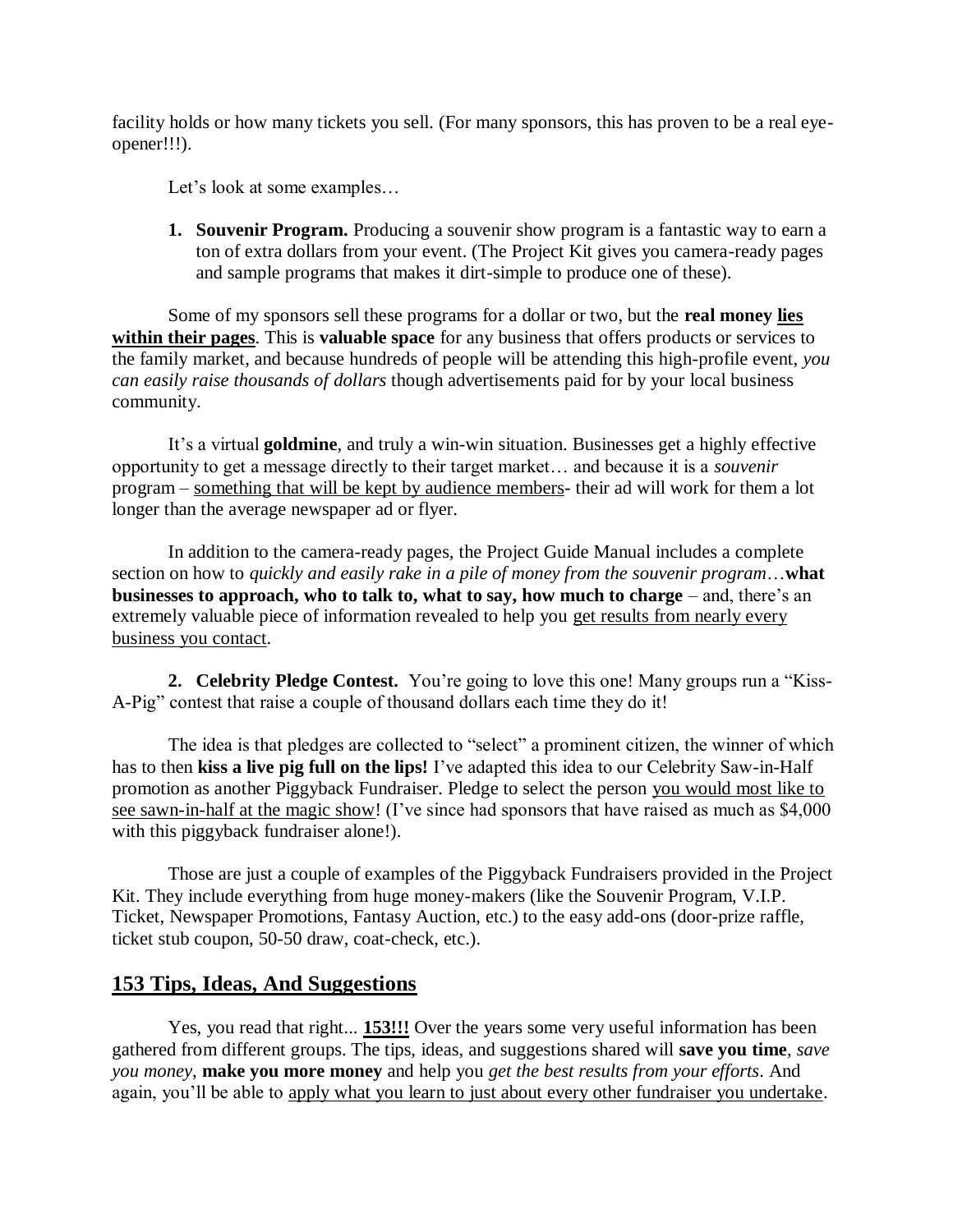### **Step-by-Step Project Manual**

This is hands-down, the most outstanding feature of the fundraising package that I've put together for your magic show event.

The Project Manual literally takes you by the hand – from your very first meeting, right through until the day of the show – on step-by-step, fill-in-the-blanks, connect-the-dots process that guarantees your success with this project.

90% of this project has already been done for you… so you can relax and enjoy the show! Compiling the publicity materials, organizing the project, and **creating a proven successful game plan** – all taken care of. You receive a "recipe book" that is, *quite literally*, **worth thousands of dollars to your group.**

(In fact, over the years I have received so many compliments from sponsors using this system… and so many of them have told me that they'll be able to adapt my methods to their other fundraisers).

Putting a package like this together yourself would cost a small fortune. I know, because that's what I've invested over the years in professional artists, studio recording facilities, marketing information, photography, printing… not to mention countless hours of development.

You might expect a fairly high price tag to be attached to the Project Kit, especially when you consider that it comes with a *Money-Back Guarantee*. And, because it has raised as much as \$7,000 and more for groups just like yours, **it would be worth every penny you paid**. Believe it or not, the Project Kit is only \$250. (Keep reading, because in a moment you'll find out how you can get this kit for FREE).

Now, allow me to tell you a little bit about my magic show.

You see, I've spent a fair amount of time discussing the secrets to putting on a hugely successful family event fundraiser, yet very little has been said about my performance. You might be wondering, "OK, Kendal, the fundraising plan sounds fantastic, but is the show any good?"

Well, at the risk of sounding a bit brash… **yes the show is great!** Now, I don't want to be accused of bragging (there are plenty of  $3<sup>rd</sup>$  party sponsor testimonials enclosed with this letter that can tell you how wonderful the show is and much more convincingly than I can, anyway)… let me simply tell you about some of the unique features of my show so you get a general idea of what to expect.

In a word, the show is **high-energy**. It's bright, colorful, up-beat, and scripted to appeal to ALL AGES. In addition to some unbelievable, jaw-dropping, *mind-numbing* illusions performed by my cast and I, the show also incorporates music, dance and theatre, making it a full magical review show.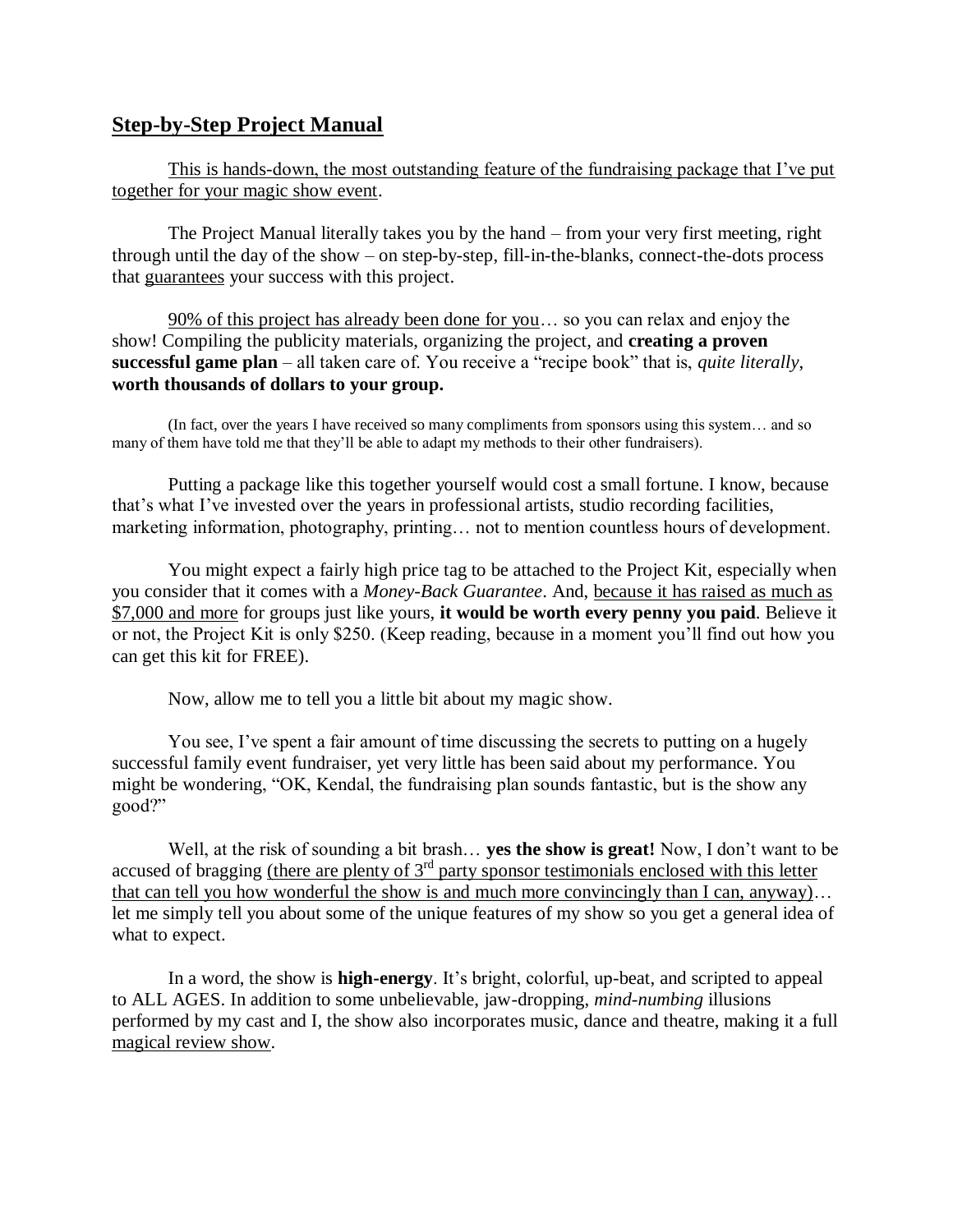Music plays a BIG part in the production… everything from classical new age to contemporary pop. The music tells the story and the magic is the lyrics. (The broad appeal of the music I use assures that there's "something for everyone").

Another unique feature of my show, is that I like to engage the audience from the person in the front row to the person in the back of the house. I also start winding down the show by having 5 or 6 kids seated up on stage with me as I perform some close-up magic just for them. The audience feel the warmth and friendship of the show and that's a moment family and friends will **never forget**.

This is the show that mom, dad, the kids, AND the grandparents can come to and will ALL have a rollicking good time. It runs 90-minutes (plus a 20-minute intermission) and is equipped with over \$50,000 worth of lights, sound, set scenery, props, costuming, and so on. In fact, my show is completely self-contained… all I need is a place to perform!

#### **EVERYTHING SOUNDS GREAT, KENDAL – WHAT DO WE NEED TO DO?**

As a sponsor of my show, you have THREE main considerations:

- **1. P**rovide a facility.
- **2. P**romote the show.
- **3. P**ocket the profits.

My performance can take place in a school gym, auditorium, theater, recreation complex, arena, community center… in short, **anywhere** that you can comfortable seat 200 or more people with room for the show.

That takes care of the facility. As for **Promoting the show** and **Pocketing the profits**… see the previous discussion on the Project Kit! SERIOUSLY, **EVERYTHING YOU NEED** COMES TO YOU, READY-TO-WEAR, IN THE PROJECT KIT.

### BY NOW, I'LL BET YOU ARE "NERVOUS" ABOUT THE PRICE FO MY PROGRAM……….

When I perform this large of a show at fair grandstands or for corporate clients, my fees are usually in the \$3,500 - \$5,000 range.

However, because at least 80% of my work is for non-profit groups, I'm able to offer a significant "volume" discount to my fundraising sponsors. At present, the base touring fee for my show is \$2,550 for one performance or \$2,950 for two. (With rising costs of things like fuel and postage, this fee is scheduled to increase by at least \$100- \$200 in Sept., 2009).

Ahhh, but remember "Revelation #4" way back on page 4?!? Where I told you that I'd come up with some creative ways to keep costs low enough for you to be able to earn a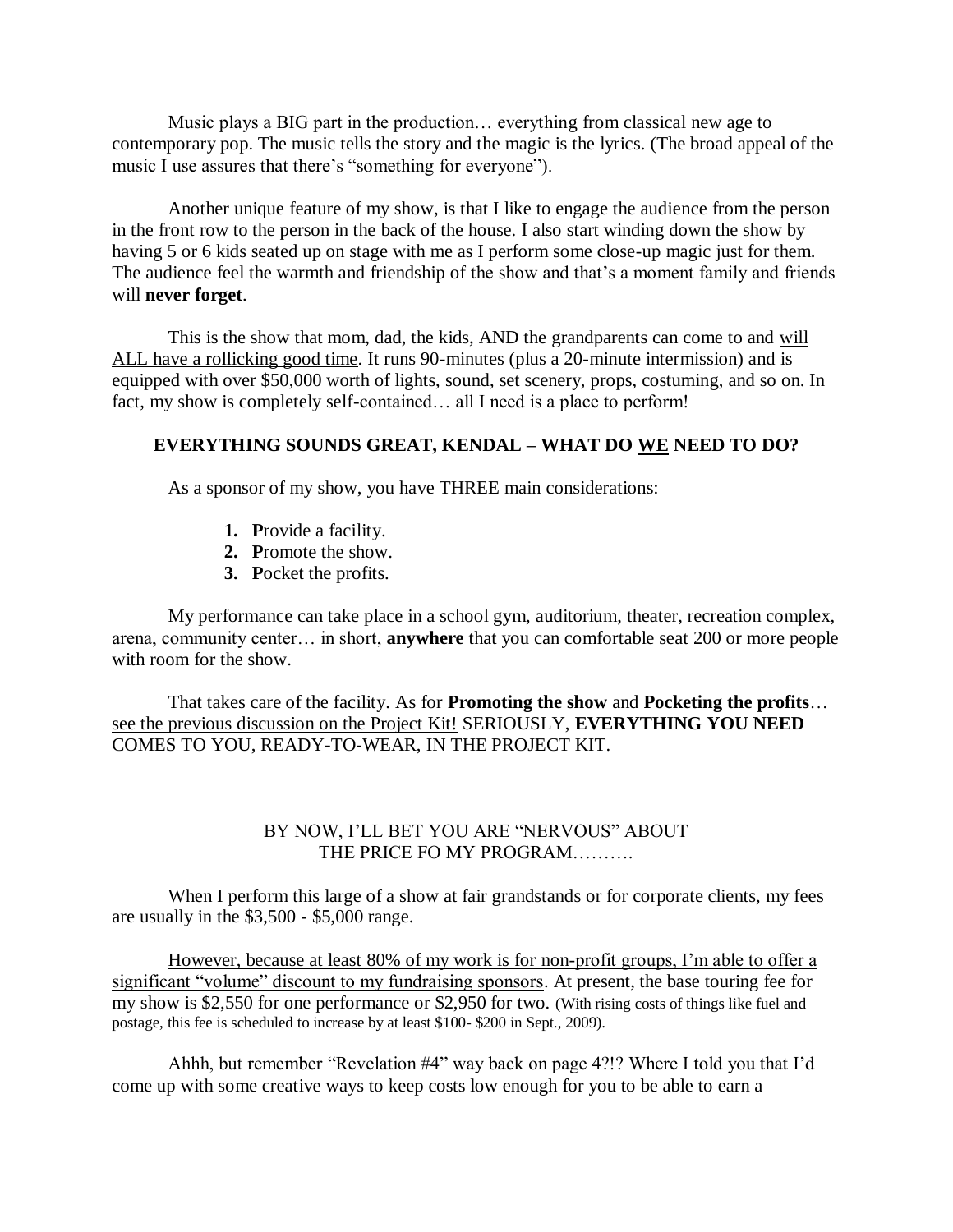handsome profit from the event? Stay with me here, because this is where it gets good. In fact, you're about to discover **how to reduce your cost by nearly 50%!!!**

You see, I offer a number of **fee reductions** to sponsors. What that means is... you help me keep *my* costs down, and I can reduce your cost accordingly. Basically, it works like this:

| 1. Sponsor provides overnight motel accommodation             |
|---------------------------------------------------------------|
|                                                               |
| (For the Dallas/Ft. Worth Metroplex discount is set at \$150) |
| 2. Sponsor provides 6 able bodied helpers for show            |
|                                                               |
| 3. Sponsor allows me to sell souvenirs & refreshments\$500    |
|                                                               |

**Total fee reductions available…………………………. \$1,100**

So, by taking advantage of all the fee reductions, you can **reduce** your investment in the show to just \$1,450 (one show) or \$1,850 (two shows).

(Notice that the 2-show price is only \$400 more… yet it **doubles** the amount you can earn through ticket sales).

Of that fee, only a \$100 deposit is required at the time of booking the engagement. **The balance of the fee is not due until the day of the show.** Once a date has been scheduled for your group and confirmed in writing with receipt of your deposit, the Project Kit is sent. You'll have it many months ahead of your show date – the day you receive the kit, is the day you can start making money with this project. By following the plan, you'll have covered all of your costs and will be MAKING A PROFIT LONG BEFORE THE SHOW EVEN GETS TO TOWN!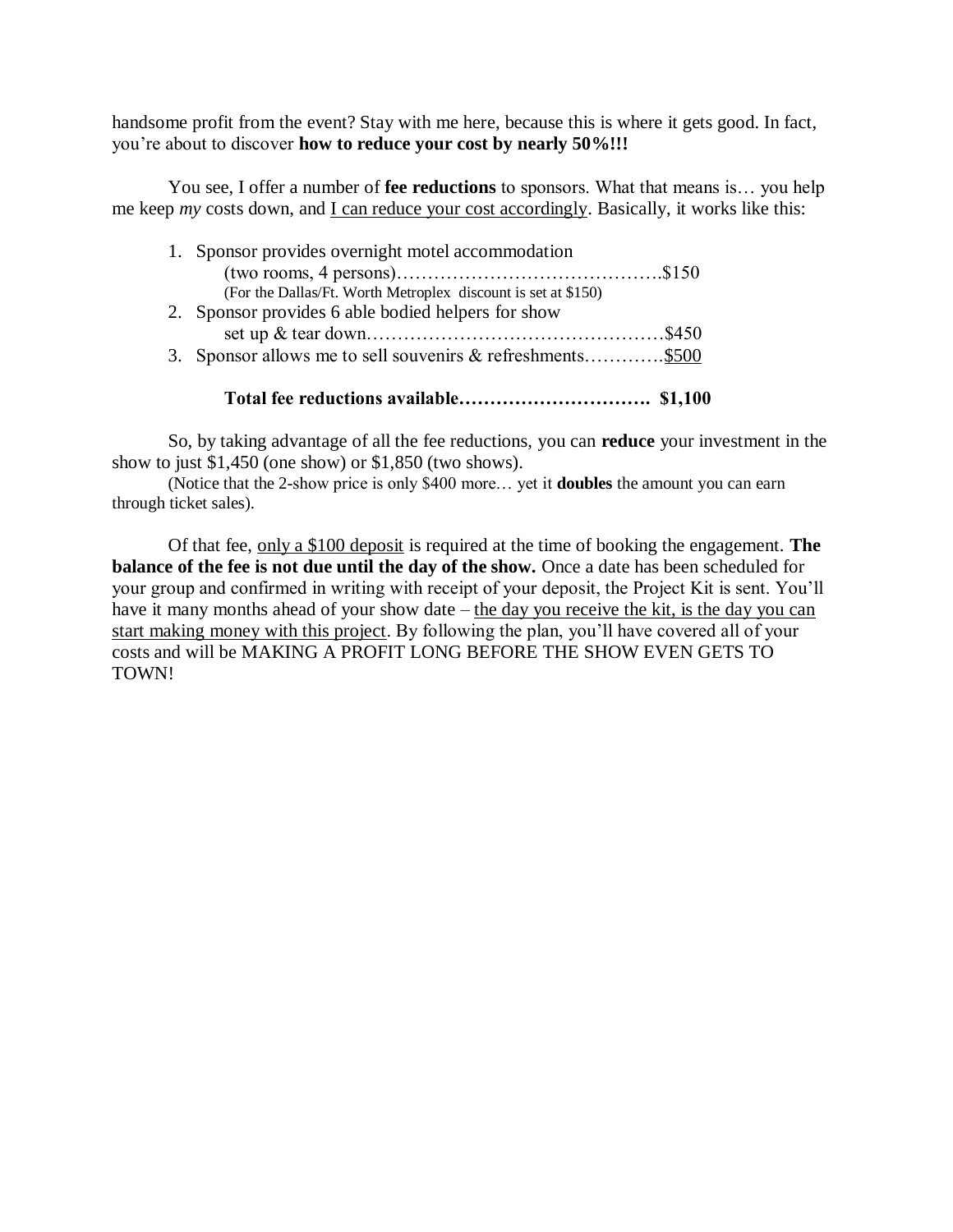### I want you to know that I stand behind my show and the Project Kit fundraising plan 100%. And to prove that I'm willing to put my money where my mouth is **HERE ARE MY THREE IRON-CLAD PERSONAL GUARANTEES THAT ELIMINATE ANY RISK TO SPONSORS OF MY SHOW**

## **GUARANTEE #1**

**\*\*\*\*\*\*\*\*\*\*\*\*\*\*\*\*\*\***

By using my Project Kit materials and following the step-by-step fundraising plan you will at least recover the entire show fee or the value of the Project Kit (\$250) will be fully refunded to you.

## **GUARANTEE #2**

**\*\*\*\*\*\*\*\*\*\*\*\*\*\*\*\*\*\***

The overwhelming majority of your audience will **thoroughly enjoy the performance or there will be no charge.**

### **GUARANTEE #3 \*\*\*\*\*\*\*\*\*\*\*\*\*\*\*\*\*\***

If, within 7 days after receiving the Project Kit, you feel that it is not all I've said it is and are not completely convinced that following my system will produce results, send it back. Your contract will be cancelled and your deposit refunded.

I hope you'll agree – these are very strong guarantees and they are that way because *I feel strongly about my program and its ability to turn family fun into thousands of dollars for your group.*

In fact, my conviction and belief in my program goes beyond guarantees. I am anxious to help your group with its fundraising efforts and have you become part of my "family" of extremely satisfied sponsors, and I'm prepared to make an extra effort to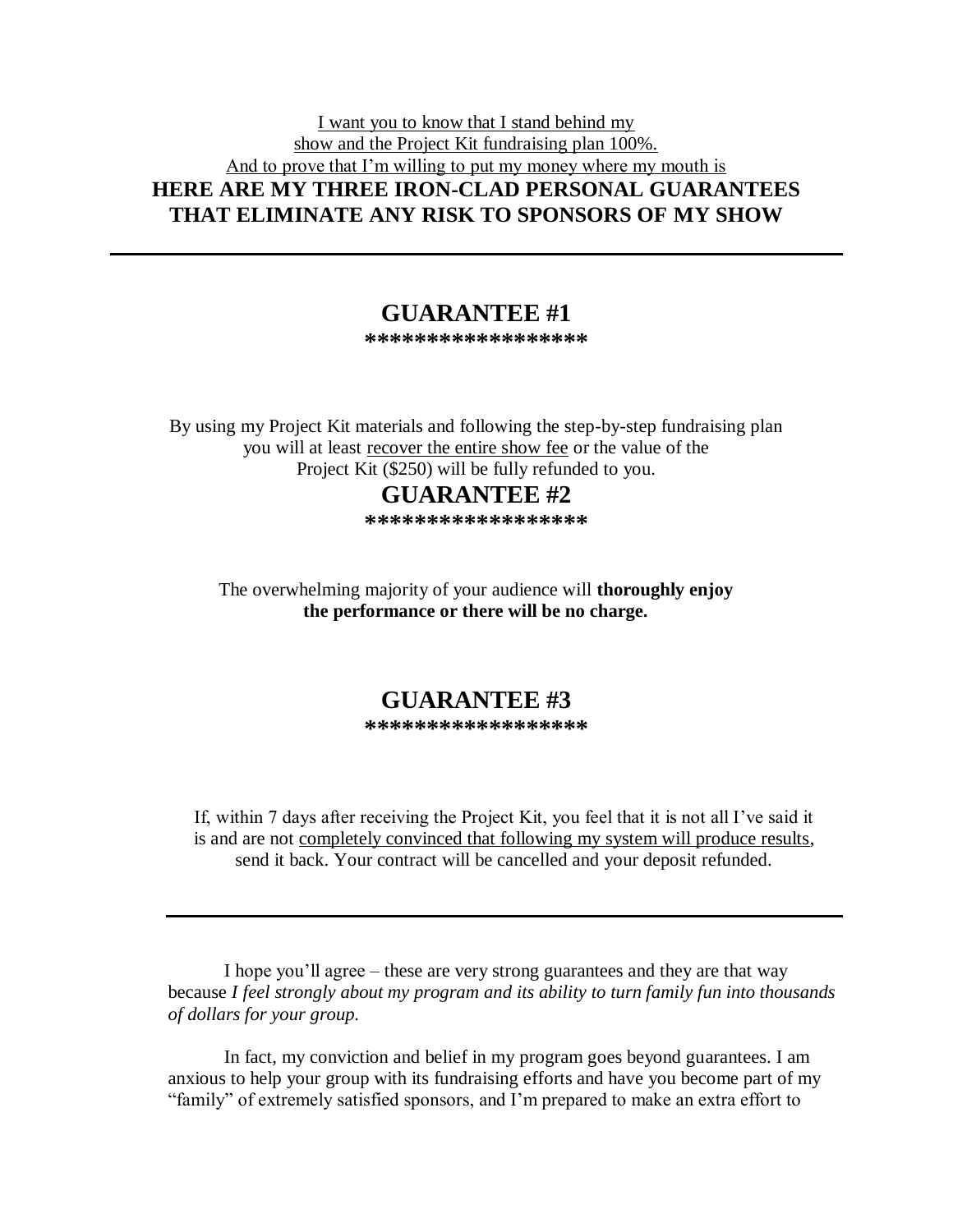make it WELL WORTH YOUR WHILE TO JUMP ABOARD MY 2009 FALL OR 2010 SPRING TOUR…

# **2 SPECIAL BONUSES AVAILABLE TO THOSE WHO ACT NOW**

**BONUS #1:** For a limited time, if you confirm your booking, you'll receive the entire Project Kit absolutely **FREE!!!** That's all the *Piggyback Fundraisers*, all the promotional strategies, all the posters, camera-ready advertising tools, step-by-step Project Manual... EVERYTHING including the \$250 money-back guarantee!!!

**BONUSE #2:** Book now for next fall and you'll not only lock-in at the current rates (and be protected from rate increases planned to take effect in September), **you'll also save \$200 with the Early-Booking discount.**

I don't really have to offer these added incentives, because my show tours sell-out year after year. Besides, once you've read what other groups like yours have to say about the show and the fundraising plan, I'm sure you'll agree that it **really is too good an opportunity to let pass by.**

**"TREMENDOUS –the entire production, including all the materials provided! The Project Kit allowed us to pick and choose the ideas that were right for our area… and your show earned us a profit of \$5,664.13!"** ELIZABETH SCHOOL

## **HOW TO ENSURE YOUR GROUP IS THE ONE TO BENEFIT FROM THIS PERFORMANCE**

I realize that, with few exceptions, most decisions need full "committee" approval. This can take some time, especially when some groups only meet a couple of times a month.

I've also seen groups pull together an "emergency executive meeting" to get things rolling quickly when necessary. You might want to do just that, before the rest of my available dates are snapped up (most of the choice dates are usually taken well in advance).

What you will certainly want to do is circulate this information to your committee so that everyone involved with the decision can become thoroughly familiar with how my program is set up, and what makes it light-years ahead of similar programs they may have experienced.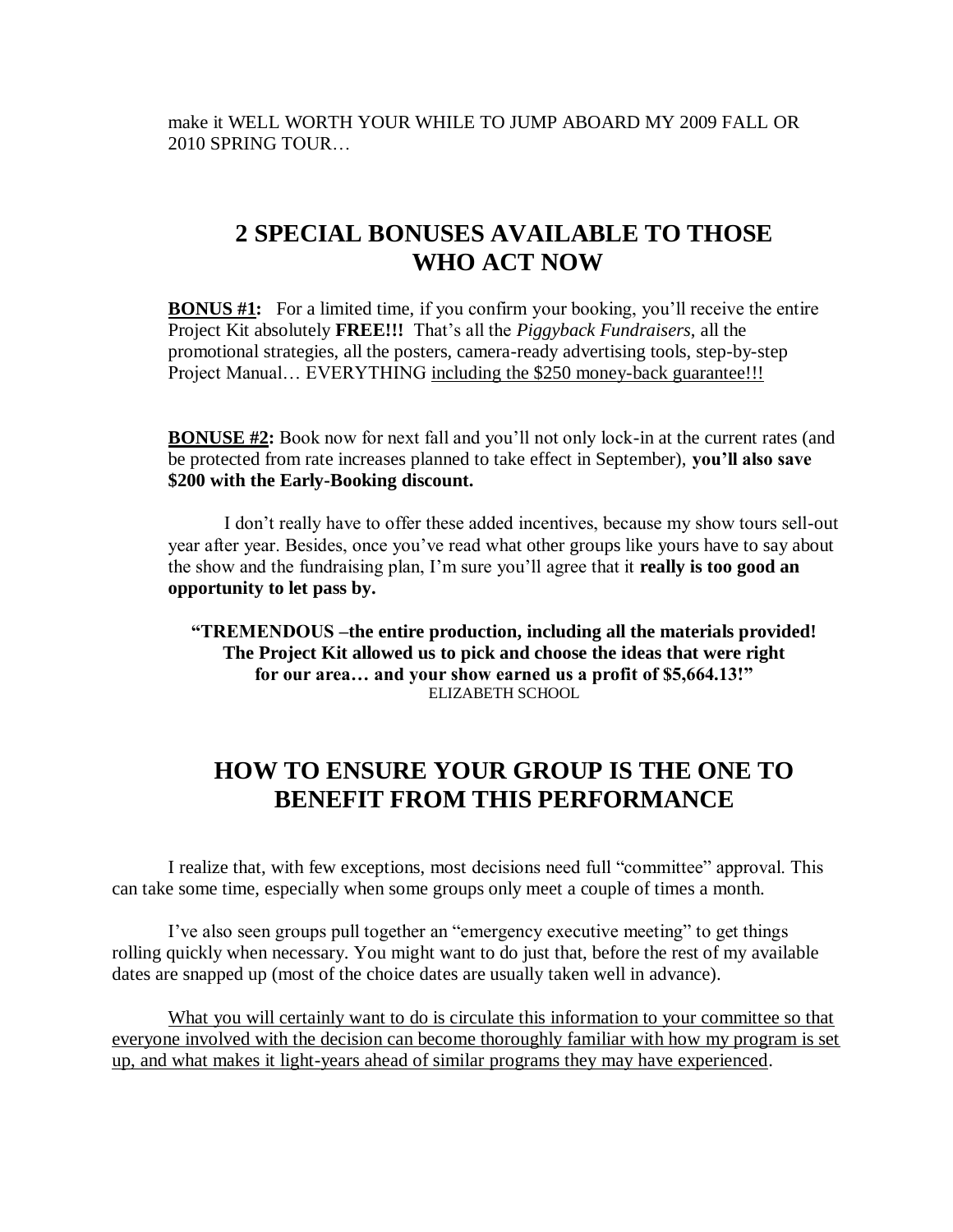The next thing is to select a half-dozen or so preferred dates in September-October-November 2009 AND February-March-April 2010. My touring schedules will be built around those dates that have been spoken for in advance. Every effort will be made to give you one of the dates that you've chosen. Remember, my tours sell-out every year, so the sooner I hear from you the better the chances of your group receiving one of your preferred dates.

Finally, I need to hear from you as soon as you've decided to host the show.

You can call me directly at 214-300-5382.

One more option is to email me at: [kanemagic@ymail.com](mailto:kanemagic@ymail.com)

The important thing is that you don't delay taking action if you are interested in working with my program next fall. Each year I receive **hundreds of requests** for information and generally have no more than 50 spaces available… which explains why my tours have SOLD-OUT every year since 2001!

I urge you to get this information into the hands of your committee members, discuss it and get back to me right away. The best dates always go quickly and all bookings are first-come, first-served. Please contact me as soon as possible. Thank you.

Best regards,

Kendal Kane

PS: Don't miss out on this opportunity to have this proven program turn family fun into thousands of dollars for your group. Book early to secure your spot on my fall 2009 and spring 2010 schedule while there are still great dates available to choose from.

PPS: Remember, for a limited time, all bookings will receive the **Project Kit (\$250 value) absolutely FREE, plus a \$200 Early-Booking savings!**

PPPS: I've eliminated any risk – and you are protected by – my TRIPLE GUARANTEE!!! Should you decide, once you've received and had a chance to examine the Project Kit that you're unable to work with my program, simply return the kit for a full refund of your deposit and cancellation of our agreement.

PPPPS: You can also take a look at some of my video clips and photos of some of my performances at:

[www.myspace.com/kanemagicproductions](http://www.myspace.com/kanemagicproductions)

[www.kanemagic.com](http://www.kanemagic.com/)